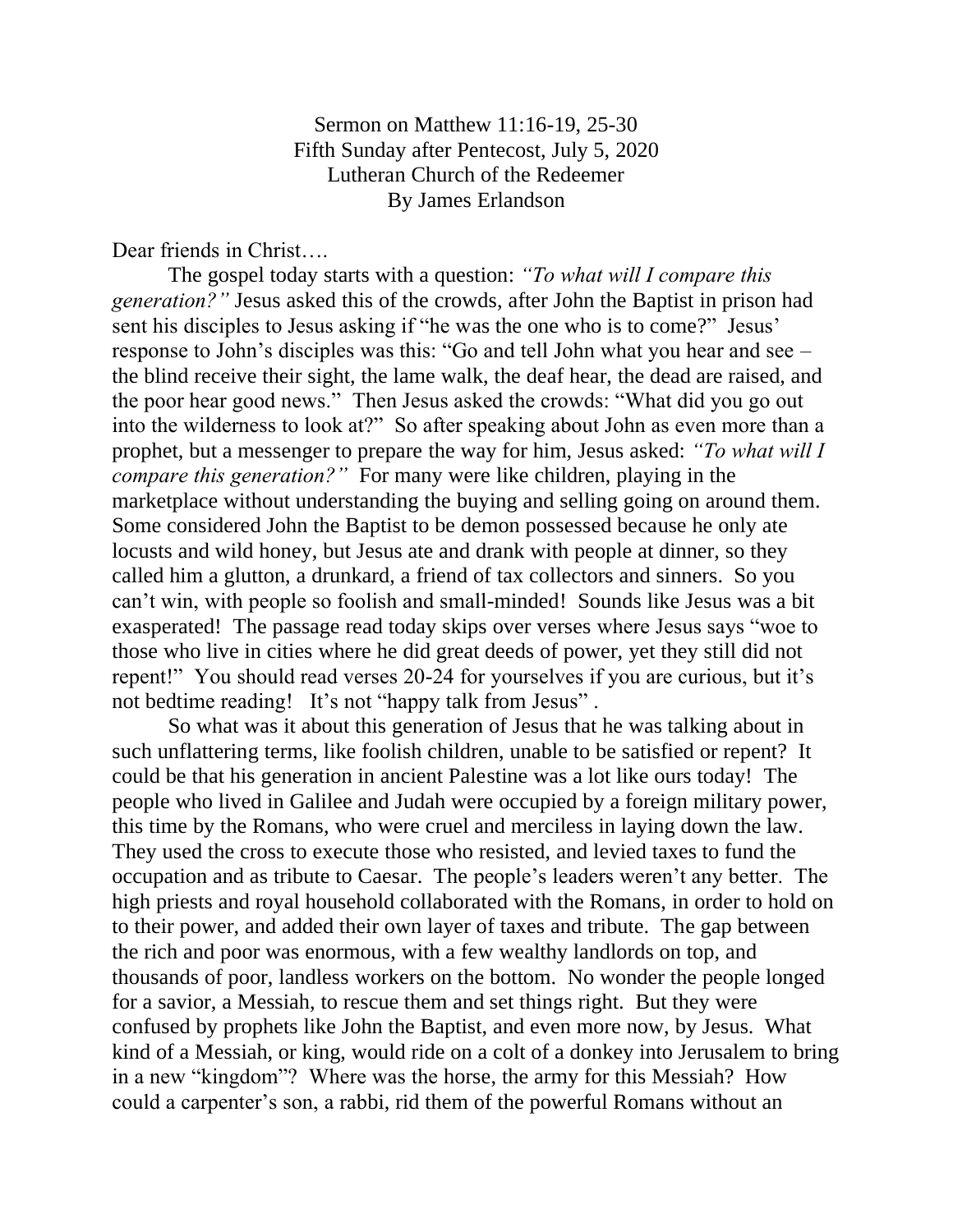army? They were looking for someone much different than Jesus! Because Jesus offered not victory, but healing. Forgiveness and mercy, love for your neighbor – even your enemy and inclusion of outcasts and foreigners. Yes, the ancient people Jesus grew up with had a lot of biases and prejudices, and failed so often to get the point of Jesus, especially the most religious among them who had their own expectations about the Messiah whom God would send. So, they were a lot like us, in so many ways, without the burden of "technology"!

So this is a good question for us to ask ourselves today about this American generation – especially on the weekend of the Fourth of July, when we supposedly celebrate the "Declaration of Independence" from a foreign power called Great Britain in 1776. So I ask you, *"With what will you compare this generation in America today, on July 5, 2020?"* You might like to write some comments in the chat bar. Are there some things that frustrate you about Americans today (of all kinds), regarding the supposed faith and the values we claim, and how much they (and we) fall short? But are there some things that give you hope today about this present generation in America, of all ages, from many nations, languages, cultures and faiths? Are you in any way, what Zechariah called, a *prisoner of hope?*

I started with the context of ancient Palestine where Jesus grew up and the people among whom Jesus preached, taught and healed. What is our context today? Today we gather not in a Temple or dusty village synagogue, but in the comfort of our homes on Zoom to worship and pray. Again, it is the  $5<sup>th</sup>$  of July, a weekend we have grown up celebrating with picnics and fireworks – how much of that happened yesterday? This year's holiday was one of the strangest of all, with most celebrations happening in our own backyards with small groups of family or friends, and no large gatherings for community fireworks, except for one big controversial fireworks display happening at Mount Rushmore in the Black Hills, inviting people to gather without physical distance during the midst of a COVID 19 global pandemic. We don't know how this event will turn out in weeks ahead. But we cannot deny the American context today of living in the midst of a lot of fear – some of catching the coronavirus from someone who may not even be sick, of our neighbor who isn't wearing a mask, fear of the coming election which may simply raise up more political divisions among us, as if that could be possible any more! We have just experienced a month of social unrest and protests after the killing of George Floyd by police in Minneapolis, that inspired nationwide protests and rioting that we haven't seen since 1968 when Martin Luther King Jr. was assassinated. We are living in fearful times, when most people in America are apprehensive about the present AND the future – one observer wrote that these days most Americans are the unhappiest they've every been. For centuries Native Americans, African Americans, migrant workers and immigrants from other countries have lived under unjust laws and economic systems, without recourse to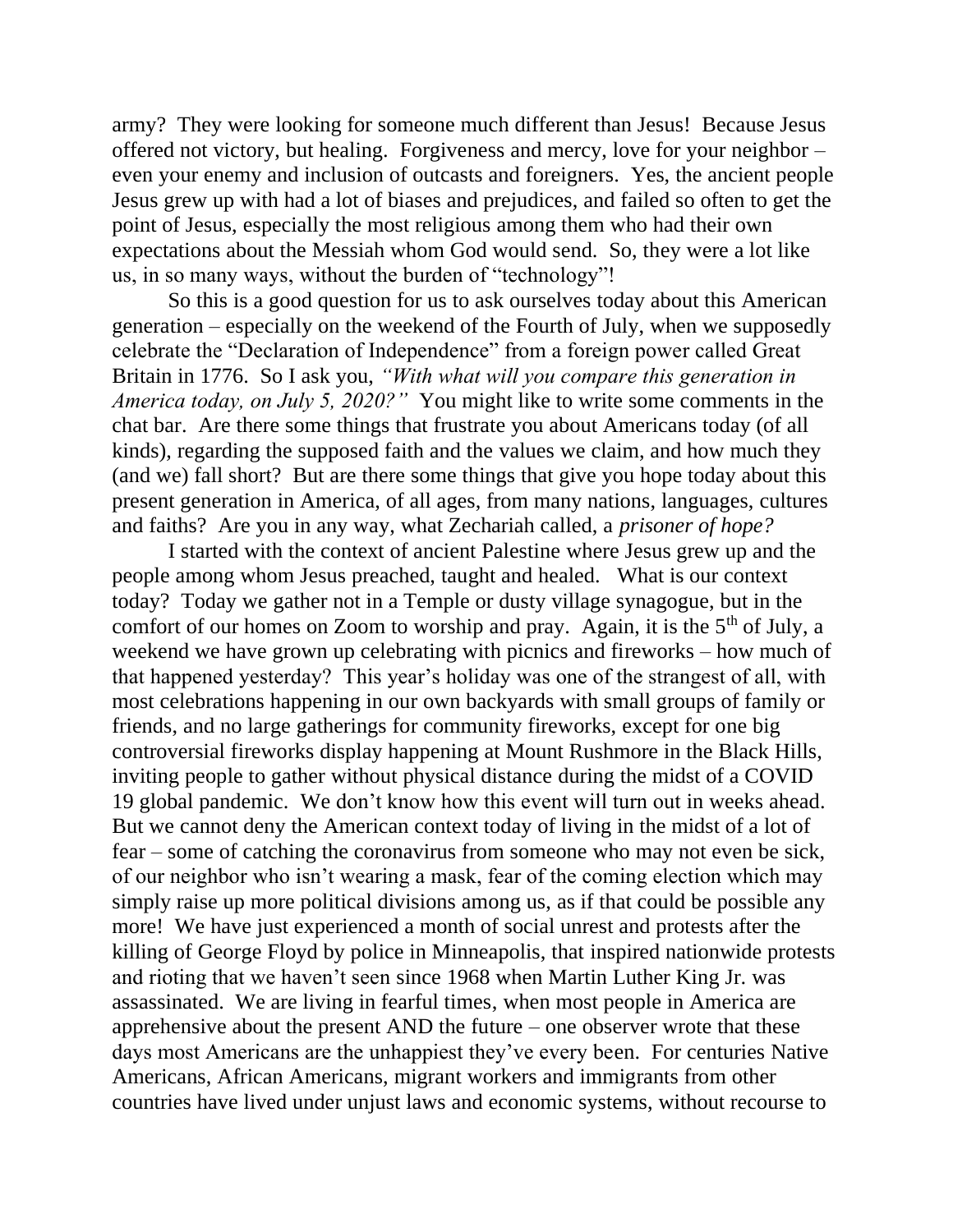change anything, seeing no evidence of transformation of society, repentance by the majority or reparations for their suffering. People seeking asylum in the "land of the free" are unjustly detained in private-run prisons, separated from their children. The gap between rich and poor is getting wider every year, and in many urban communities, people of color experience the police as a foreign occupying power. So many people are dissatisfied with the way things are and want to see a change, but so few people who have the power or benefit from it are willing to change anything. Too many people feel like "prisoners" of their dismal status and hopeless situation in life, instead of like "prisoners of hope" that our faith tells us to be. So that's where we are in America today, at least in this moment in time. It's mentally exhausting to live under so much stress.

But to all of this hopelessness and fear, Jesus offers an invitation to each one of us today, to you and me and every child of God. *"Come to me, all you that are weary and are carrying heavy burdens, and I will give you rest. Take my yoke upon you, and learn from me; for I am gentle and humble in heart, and you will find rest for your souls. For my yoke is easy, and my burden is light."*

Now it would be too easy to just take these words out of context, and think that Jesus is just calling for people of faith to shut their eyes to what is happening around us, to look away from the injustice and cruelty of poverty, of community violence and police brutality, and a blind eye to unjust systems. But remember, my friends, Jesus' context when he came, and his words to the people in his generation, when he told them, *"Go and tell John what you see and hear from me, how the blind receive their sight, the lame walk, the lepers are cleansed, the deaf hear, even the dead are raised, and the poor have good news brought to them! And blessed is anyone who takes no offense at me."*

Dear friends, Jesus was brutally honest about the unjust systems and the corrupt leaders who betrayed the people in their care and made life so brutally difficult for so many. He called the leaders of his own religion "hypocrites" for adding sins and rules and ordinances that only added to the burden of the people. He called King Herod a "fox" – a puppet of the Romans who enriched himself by his corruption at the peoples' expense (where have we seen that today?). So Jesus did not preach a false gospel of closing our eyes to injustice and just "getting along in order to get by" as so many false prophets did and so many do today, preaching on television a *prosperity gospel* of God's blessings of wealth for the faithful, if only you send checks to me, today. No, this Jesus preached a gospel of hope for the hopeless, truth to those seeking wisdom, healing for everyone in pain, justice for all those living under oppression. Jesus gives this same invitation to you and me today. Even when the truth is not pretty, like the truth of racism in our land, and we'd rather shut our eyes than see it in ourselves.